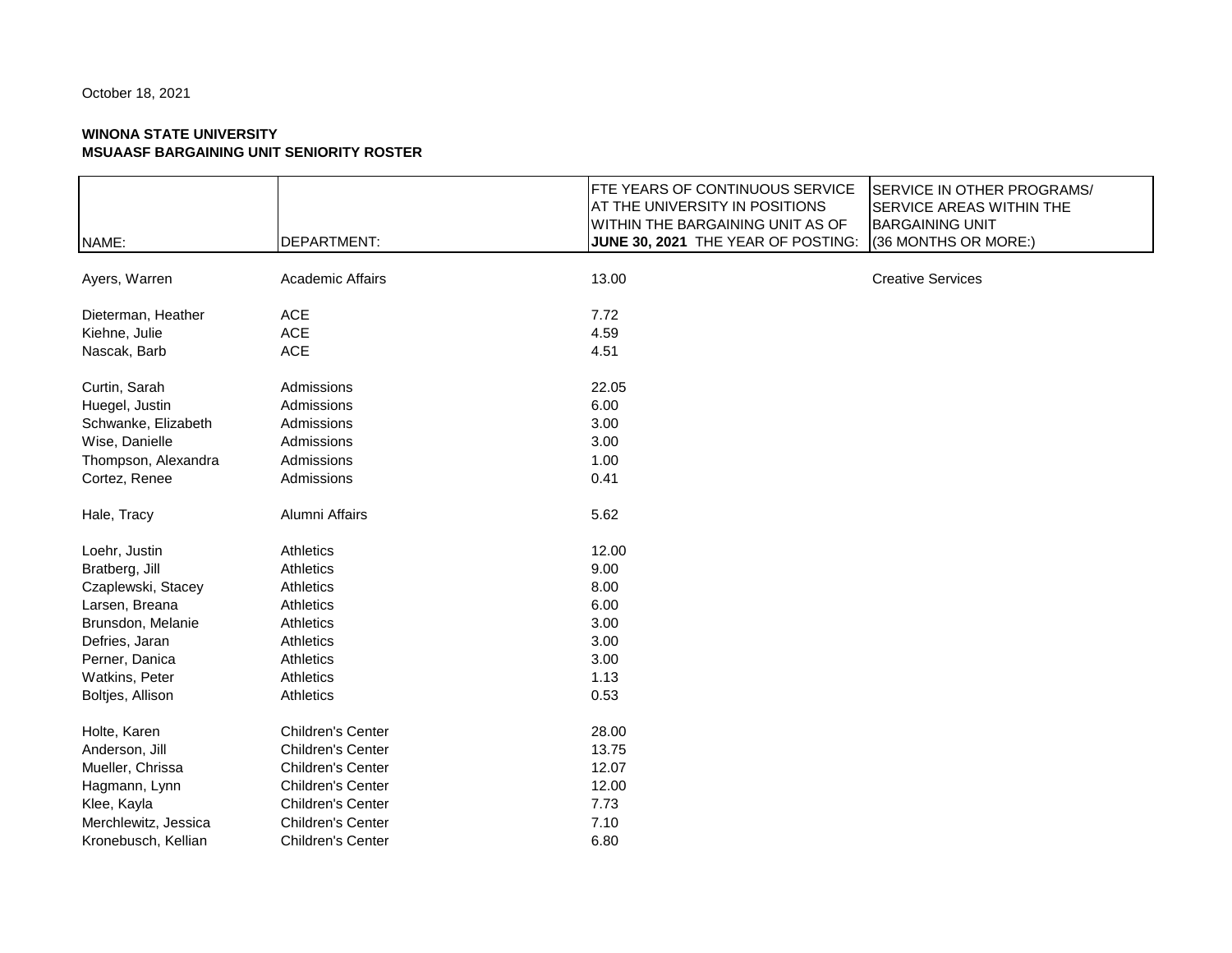|                     |                                       | FTE YEARS OF CONTINUOUS SERVICE    | SERVICE IN OTHER PROGRAMS/            |
|---------------------|---------------------------------------|------------------------------------|---------------------------------------|
|                     |                                       | AT THE UNIVERSITY IN POSITIONS     | SERVICE AREAS WITHIN THE              |
|                     |                                       | WITHIN THE BARGAINING UNIT AS OF   | <b>BARGAINING UNIT</b>                |
| NAME:               | DEPARTMENT:                           | JUNE 30, 2021 THE YEAR OF POSTING: | (36 MONTHS OR MORE:)                  |
| Sullivan, Karen     | Children's Center                     | 5.68                               |                                       |
| Vogel, Cheryl       | Children's Center                     | 1.00                               |                                       |
|                     |                                       |                                    |                                       |
| Sacia, Kattie       | College of Business                   | 9.00                               |                                       |
| Barnard, Eric       | College of Education                  | 9.01                               | Recreation, Tourism & Travel Programs |
| Bohlman, Stephanie  | College of Education                  | 4.89                               |                                       |
| Henderson, Michael  | College of Education                  | 4.00                               |                                       |
| Simonson, Megan     | College of Education                  | 3.47                               |                                       |
| Marchant, Carol     | College of Education                  | 1.77                               |                                       |
| Tamke, Danielle     | College of Education                  | 1.66                               |                                       |
| Hill, Kimberly      | College of Education                  | 0.30                               |                                       |
| McCauley, Laura     | College of Science and Engineering    | 6.49                               |                                       |
| Sheehan, Mollee     | <b>Communications &amp; Marketing</b> | 12.05                              | <b>Creative Services</b>              |
| Blumentritt, Erin   | <b>Communications &amp; Marketing</b> | 5.00                               |                                       |
| Courrier, Alexander | <b>Communications &amp; Marketing</b> | 2.62                               |                                       |
| Seipel, Hailey      | <b>Communications &amp; Marketing</b> | 0.52                               |                                       |
| Benson, Matthew     | Comtec                                | 18.15                              |                                       |
| Johnson, Kateri     | <b>Counseling Center</b>              | 1.67                               |                                       |
| Jokela, Cynthia     | Development                           | 14.44                              |                                       |
| Christiano, Robert  | Development                           | 7.00                               |                                       |
| Jonsgaard, Jennifer | Development                           | 6.34                               |                                       |
| Bartholomew, Jeff   | Development                           | 5.50                               |                                       |
| Ohs, Matthew        | Development                           | 4.31                               |                                       |
| Graetz, Ken         | E-Learning                            | 19.00                              |                                       |
| Kjorlien, Chad      | E-Learning                            | 11.20                              |                                       |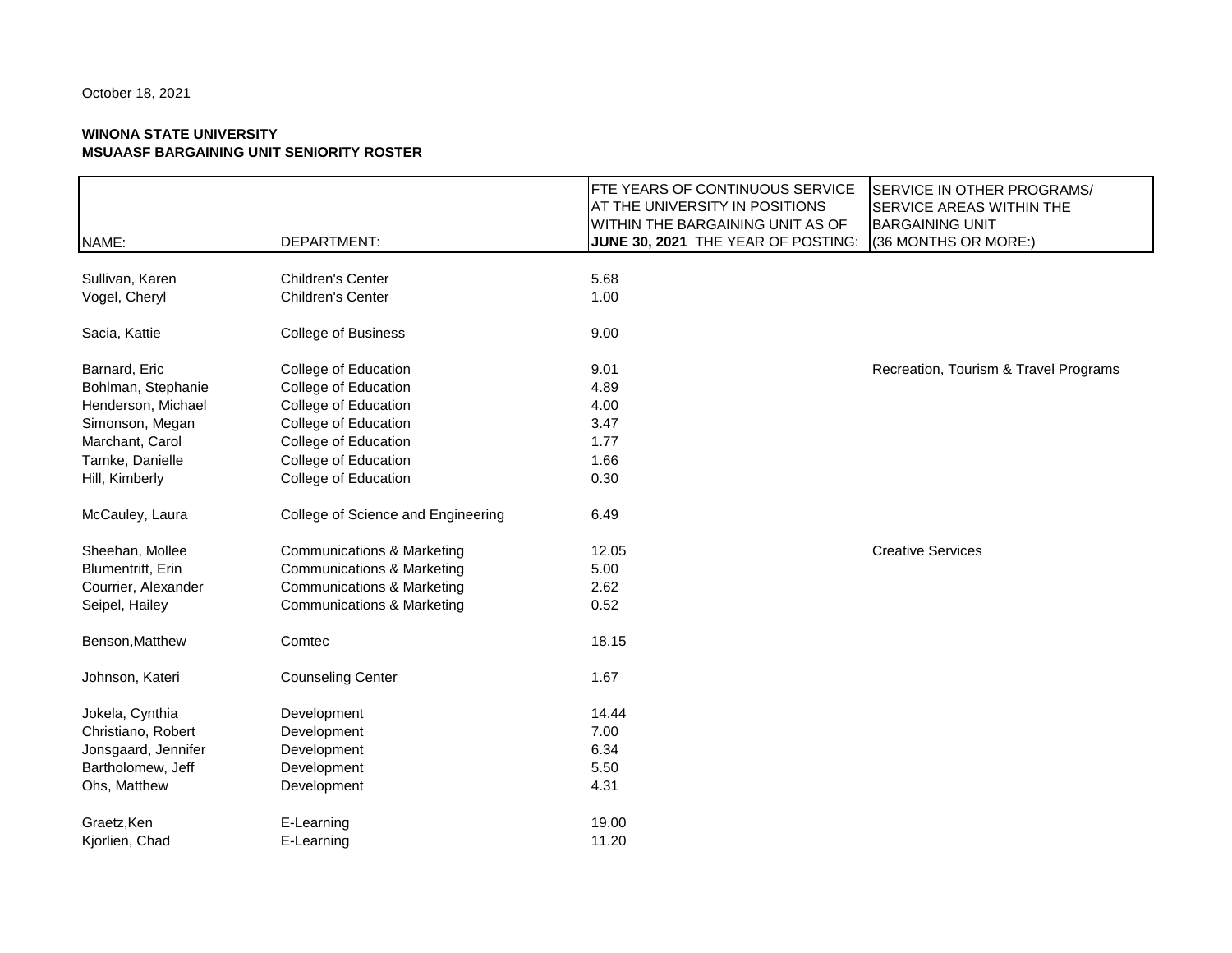# **WINONA STATE UNIVERSITY**

| <b>MSUAASF BARGAINING UNIT SENIORITY ROSTER</b> |                              |                                                                                                                                                                                                                                                                              |  |
|-------------------------------------------------|------------------------------|------------------------------------------------------------------------------------------------------------------------------------------------------------------------------------------------------------------------------------------------------------------------------|--|
| NAME:                                           | <b>DEPARTMENT:</b>           | <b>FTE YEARS OF CONTINUOUS SERVICE</b><br><b>SERVICE IN OTHER PROGRAMS/</b><br>AT THE UNIVERSITY IN POSITIONS<br><b>SERVICE AREAS WITHIN THE</b><br>WITHIN THE BARGAINING UNIT AS OF<br><b>BARGAINING UNIT</b><br>(36 MONTHS OR MORE:)<br>JUNE 30, 2021 THE YEAR OF POSTING: |  |
|                                                 |                              |                                                                                                                                                                                                                                                                              |  |
| Livingston, Mari                                | <b>Financial Aid</b>         | 21.19                                                                                                                                                                                                                                                                        |  |
| Defries, Diane                                  | <b>Financial Aid</b>         | 10.00                                                                                                                                                                                                                                                                        |  |
| Broadwater, Katherine                           | <b>Financial Aid</b>         | 7.00                                                                                                                                                                                                                                                                         |  |
| Sturomski, Ben                                  | <b>Financial Aid</b>         | 5.44                                                                                                                                                                                                                                                                         |  |
| McNall, Molly                                   | <b>Financial Aid</b>         | 1.70                                                                                                                                                                                                                                                                         |  |
| Reinardy, Jeffrey                               | <b>Fitness Center</b>        | 21.00                                                                                                                                                                                                                                                                        |  |
| Mach, Gunnar                                    | <b>Fitness Center</b>        | 0.38                                                                                                                                                                                                                                                                         |  |
| Biel, Elizabeth                                 | <b>Healthforce Minnesota</b> | 11.12                                                                                                                                                                                                                                                                        |  |
| Schaffhauser, Anthony                           | <b>Healthforce Minnesota</b> | 5.00                                                                                                                                                                                                                                                                         |  |
| Malecha, Brady                                  | Healthforce Minnesota        | 3.64                                                                                                                                                                                                                                                                         |  |
| Hagy, Summer                                    | <b>Healthforce Minnesota</b> | 1.46                                                                                                                                                                                                                                                                         |  |
| Vandenburgh, Elaine                             | <b>Healthforce Minnesota</b> | 1.00                                                                                                                                                                                                                                                                         |  |
| Kamara, Connie                                  | <b>Health Services</b>       | 11.08                                                                                                                                                                                                                                                                        |  |
| Jensen, Katherine                               | <b>Health Services</b>       | 3.00                                                                                                                                                                                                                                                                         |  |
| Treptow-Bowman, Tyler                           | Inclusion and Diversity      | 3.57                                                                                                                                                                                                                                                                         |  |
| Lee, Yeejsuab                                   | Inclusion and Diversity      | 0.66                                                                                                                                                                                                                                                                         |  |
| Schulz, Jessica                                 | Inclusion and Diversity      | 0.14                                                                                                                                                                                                                                                                         |  |
|                                                 |                              |                                                                                                                                                                                                                                                                              |  |

Felts, Oresta International Student and Scholar Services 5.20 Willis, Heather **International Student and Scholar Services** 2.33 Dobbs, Shivaun International Student and Scholar Services 1.49 Bambenek, Mark **Intramurals** 11.500 mm and 12.50 Fujieda, Eri 8.03 Kate Noelke **Integrated Wellness Complex** 5.00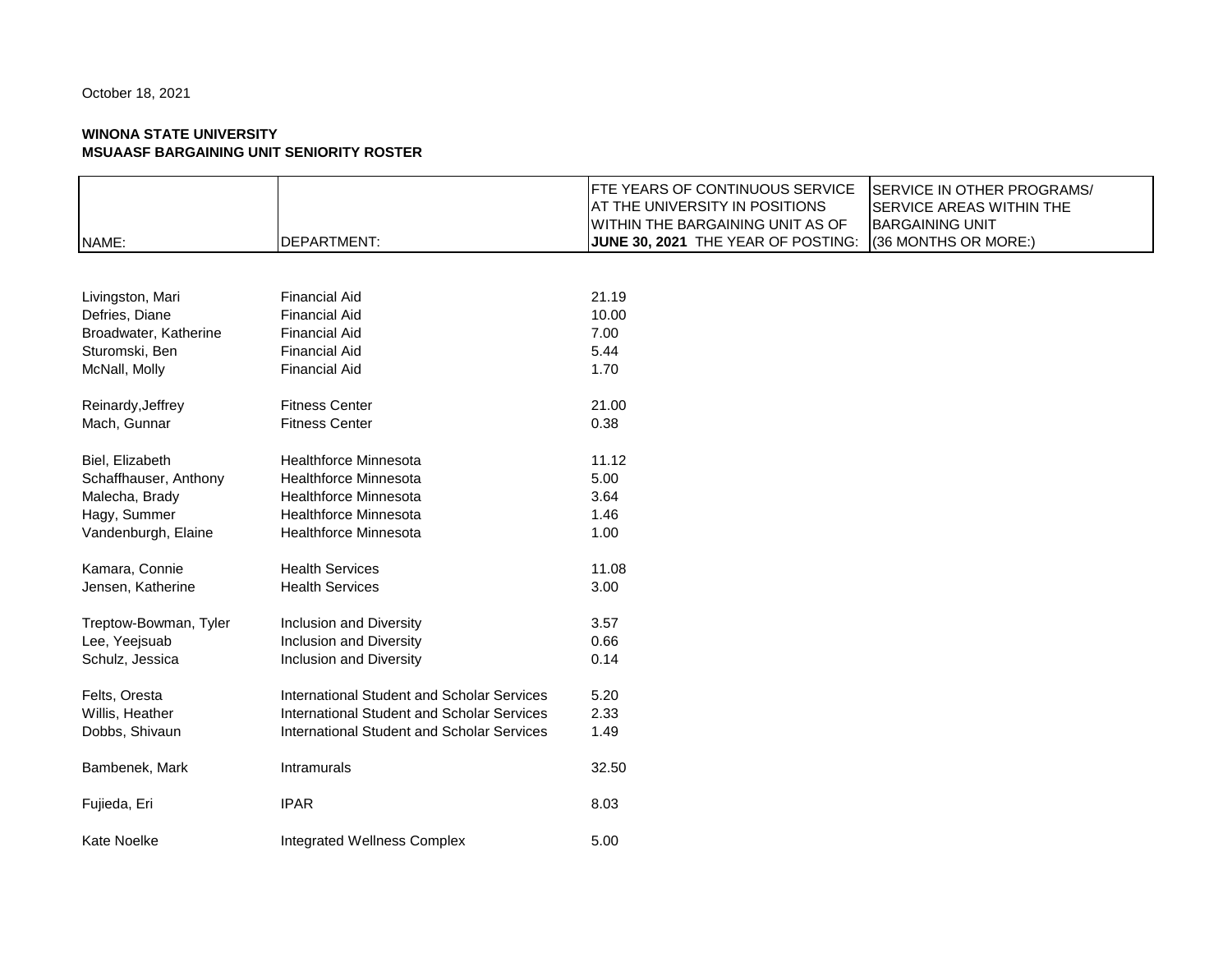|                      |                                  | FTE YEARS OF CONTINUOUS SERVICE    | <b>SERVICE IN OTHER PROGRAMS/</b> |
|----------------------|----------------------------------|------------------------------------|-----------------------------------|
|                      |                                  | AT THE UNIVERSITY IN POSITIONS     | <b>SERVICE AREAS WITHIN THE</b>   |
|                      |                                  | WITHIN THE BARGAINING UNIT AS OF   | <b>BARGAINING UNIT</b>            |
| NAME:                | <b>DEPARTMENT:</b>               | JUNE 30, 2021 THE YEAR OF POSTING: | (36 MONTHS OR MORE:)              |
|                      |                                  |                                    |                                   |
|                      |                                  |                                    |                                   |
| Engstrom, Nathan     | Maintenance & Service            | 4.00                               |                                   |
| Twiton, Elizabeth    | Nursing                          | 9.67                               |                                   |
| Martin, Michael      | <b>Radio Station</b>             | 13.21                              |                                   |
| Westerman, Douglas   | <b>Radio Station</b>             | 11.13                              |                                   |
| Stoneberg, William   | <b>Radio Station</b>             | 4.00                               |                                   |
|                      |                                  |                                    |                                   |
| Schmidt, Tania       | Registrar                        | 16.00                              |                                   |
| Meyer, Jennifer      | Registrar                        | 4.59                               | <b>Warrior Hub</b>                |
| Becker, Tracy        | Registrar                        | 3.32                               |                                   |
| Koivisto, Jami       | Registrar                        | 1.71                               |                                   |
| Lowe, Amber          | Registrar                        | 1.24                               |                                   |
| Olcott, Sarah        | Housing & Residence Life         | 19.00                              | <b>Residential College</b>        |
| Scheevel, Paula      | Housing & Residence Life         | 17.26                              |                                   |
| Guenther, Candice    | Housing & Residence Life         | 16.00                              |                                   |
| Durley, Ann          | Housing & Residence Life         | 14.00                              | <b>Camps and Conferences</b>      |
| Meyer, Emily         | Housing & Residence Life         | 10.00                              |                                   |
| Vang, Xao            | Housing & Residence Life         | 8.34                               | Inclusion and Diversity           |
| Thomas, Erica        | Housing & Residence Life         | 7.00                               |                                   |
| Angus, Tricia        | Housing & Residence Life         | 0.55                               |                                   |
| Kauphusman, Jessica  | <b>Retiree Center</b>            | 7.61                               | College of Education              |
| Ziegler, Kristi      | <b>Rochester Student Affairs</b> | 12.41                              |                                   |
| Dernbach, Trenten    | <b>Rochester Student Affairs</b> | 11.30                              | <b>Warrior Success Center</b>     |
| Eckerson, Samantha   | <b>Rochester Student Affairs</b> | 4.38                               |                                   |
| Hammes, Joseph       | Rochester Student Affairs        | 2.00                               |                                   |
| Cichosz, Christopher | Security                         | 5.24                               |                                   |